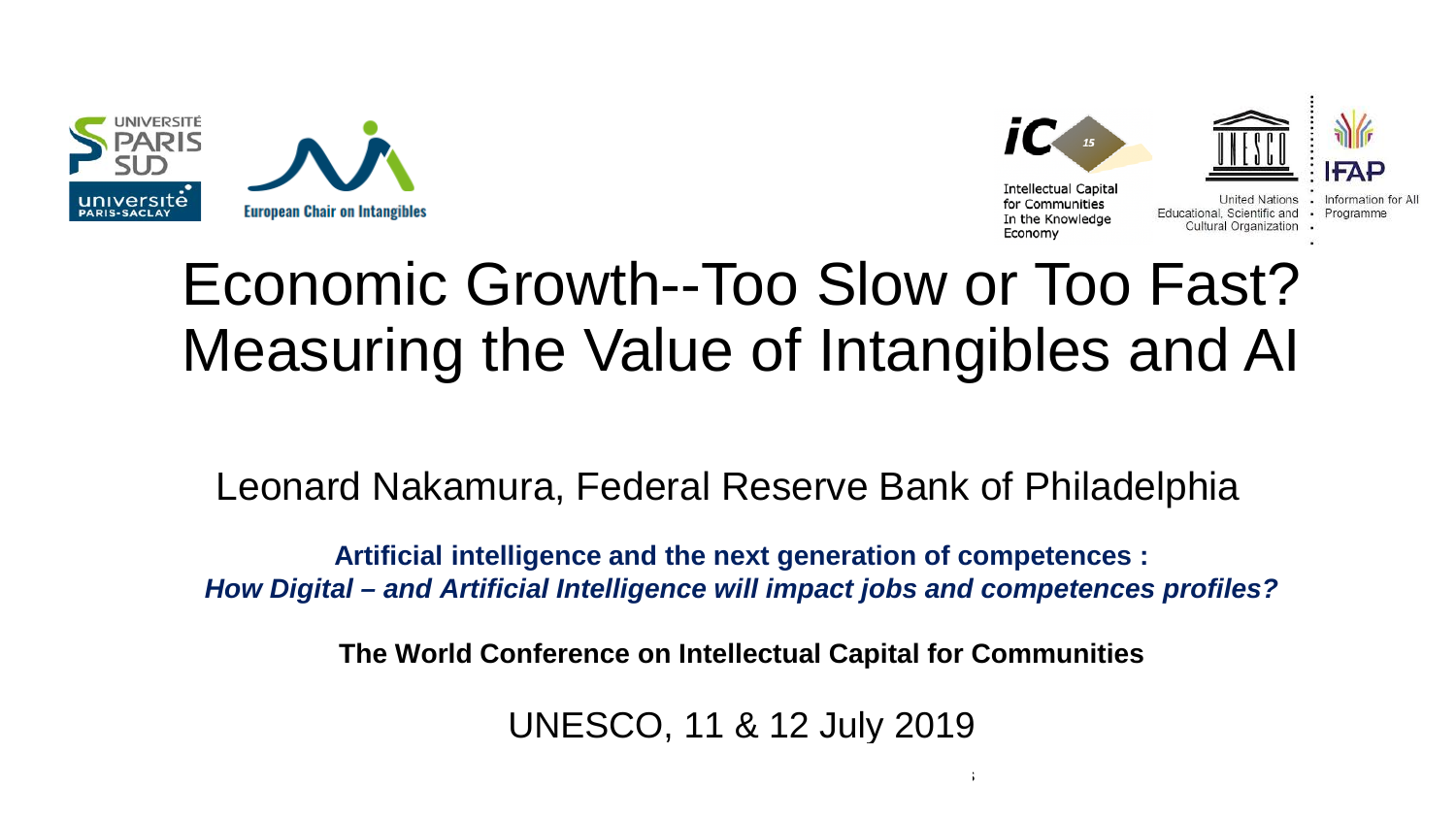

• These are my opinions and not those of the Federal Reserve Bank of Philadelphia or the Federal Reserve System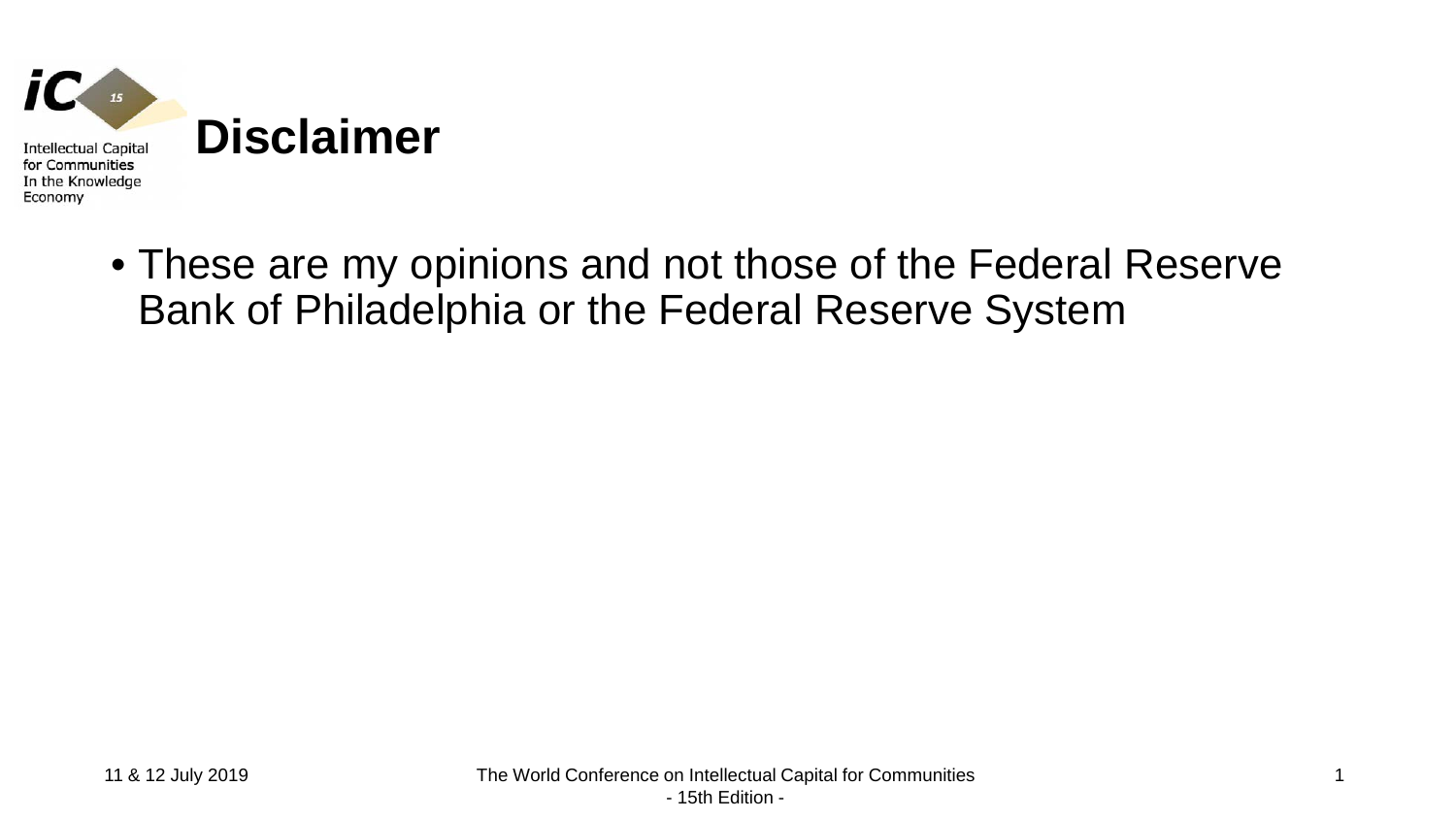

- In this conference we will be discussing:
	- Can communities to keep up with the rapid pace of progress of the global economy?
- But what are we gaining from AI?
- Our national account statistics show that real growth per person is slow, not fast!
	- I argue we are mismeasuring digital activities
- Our statistics don't understand the digital age
- I will discuss US data, but this problem is endemic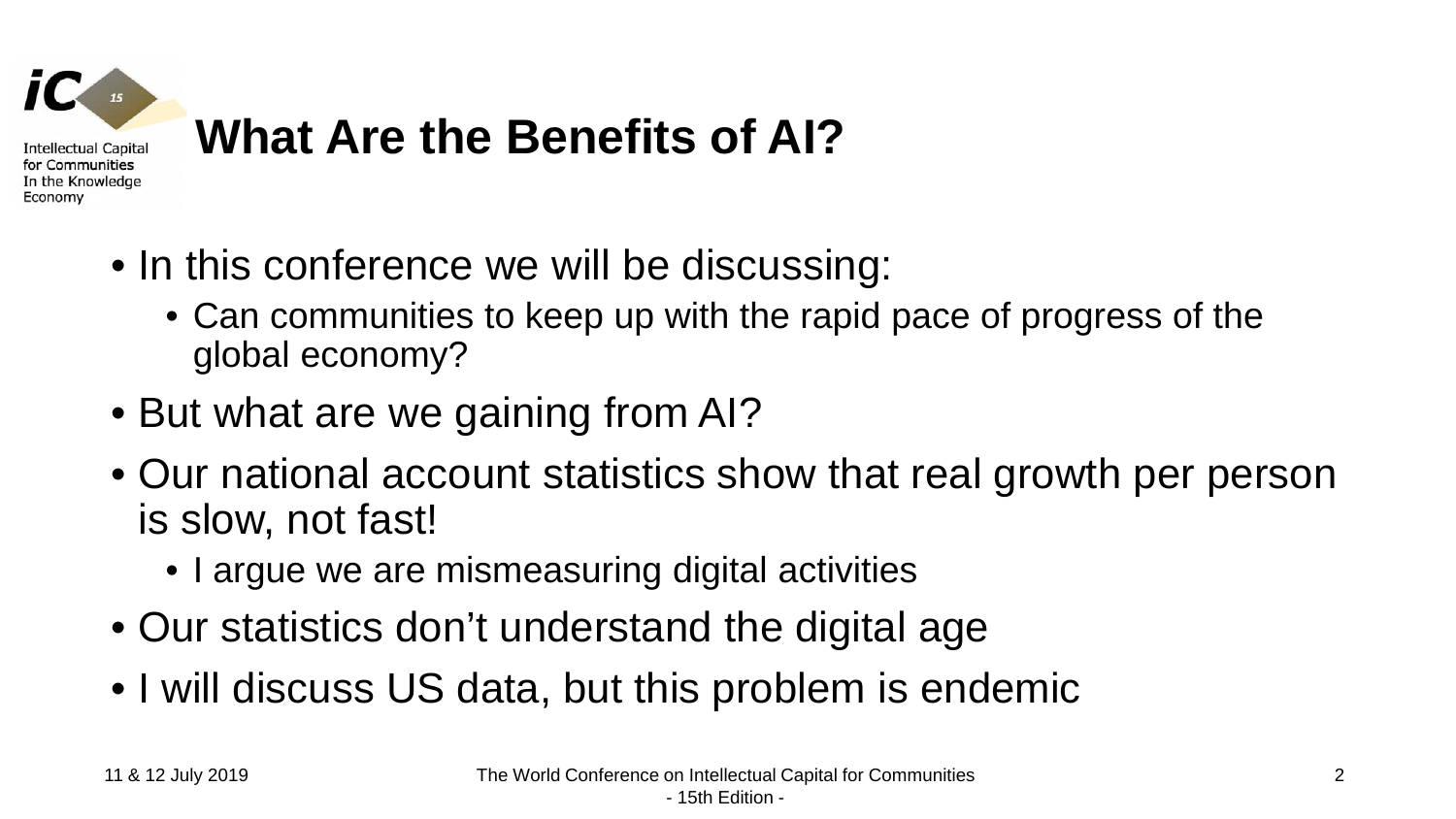

### **GDP per capita in the US from 2005 to 2017 Slowest in the Post-war Period by far**

**US GDP Growth per Person 12 year moving average, 1947 to 2018**

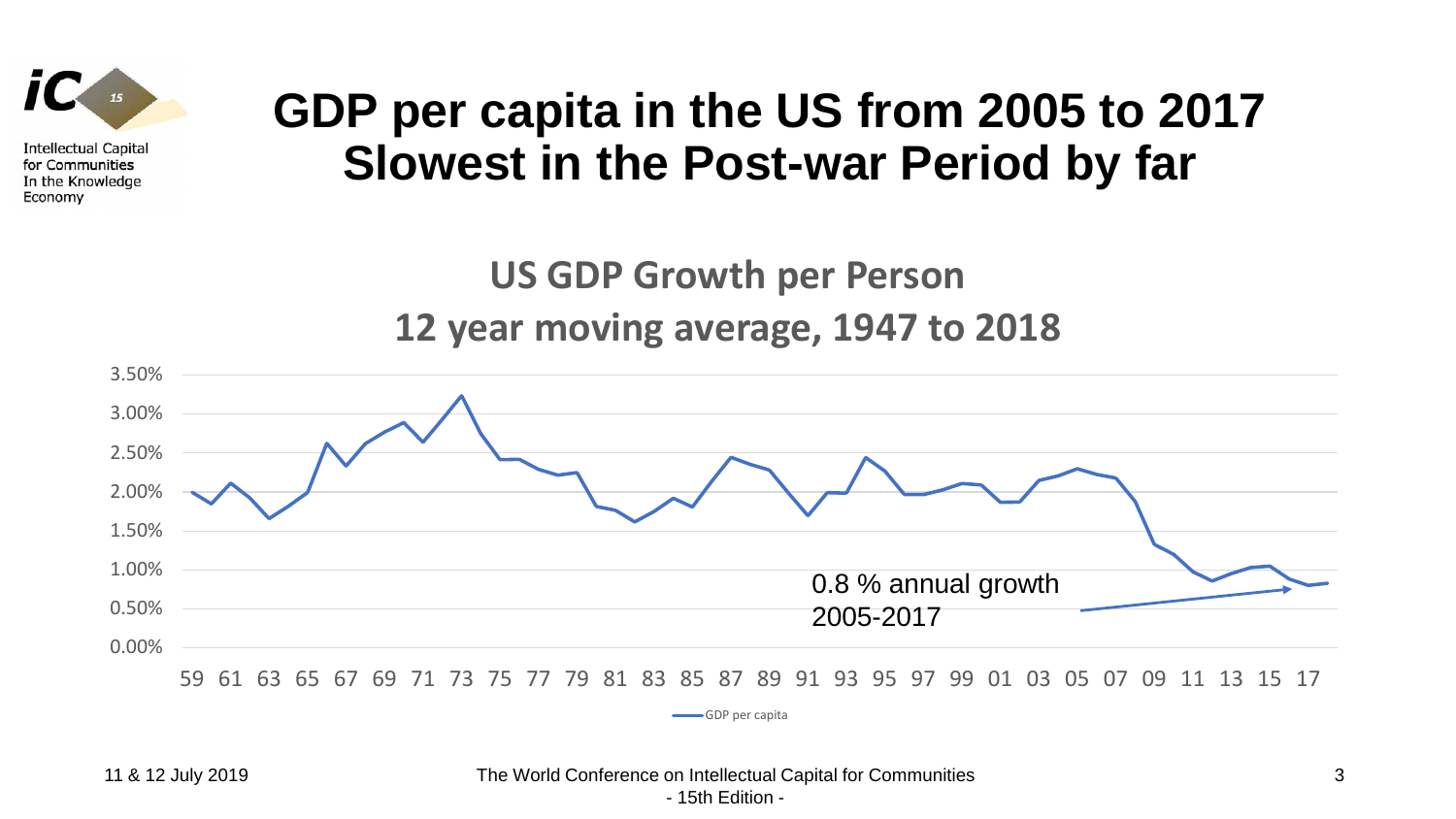

### **GDP per capita in the US from 2005 to 2017 Slowest in the Post-war Period by far**

**US GDP Growth per Person 12 year moving average, 1947 to 2018**

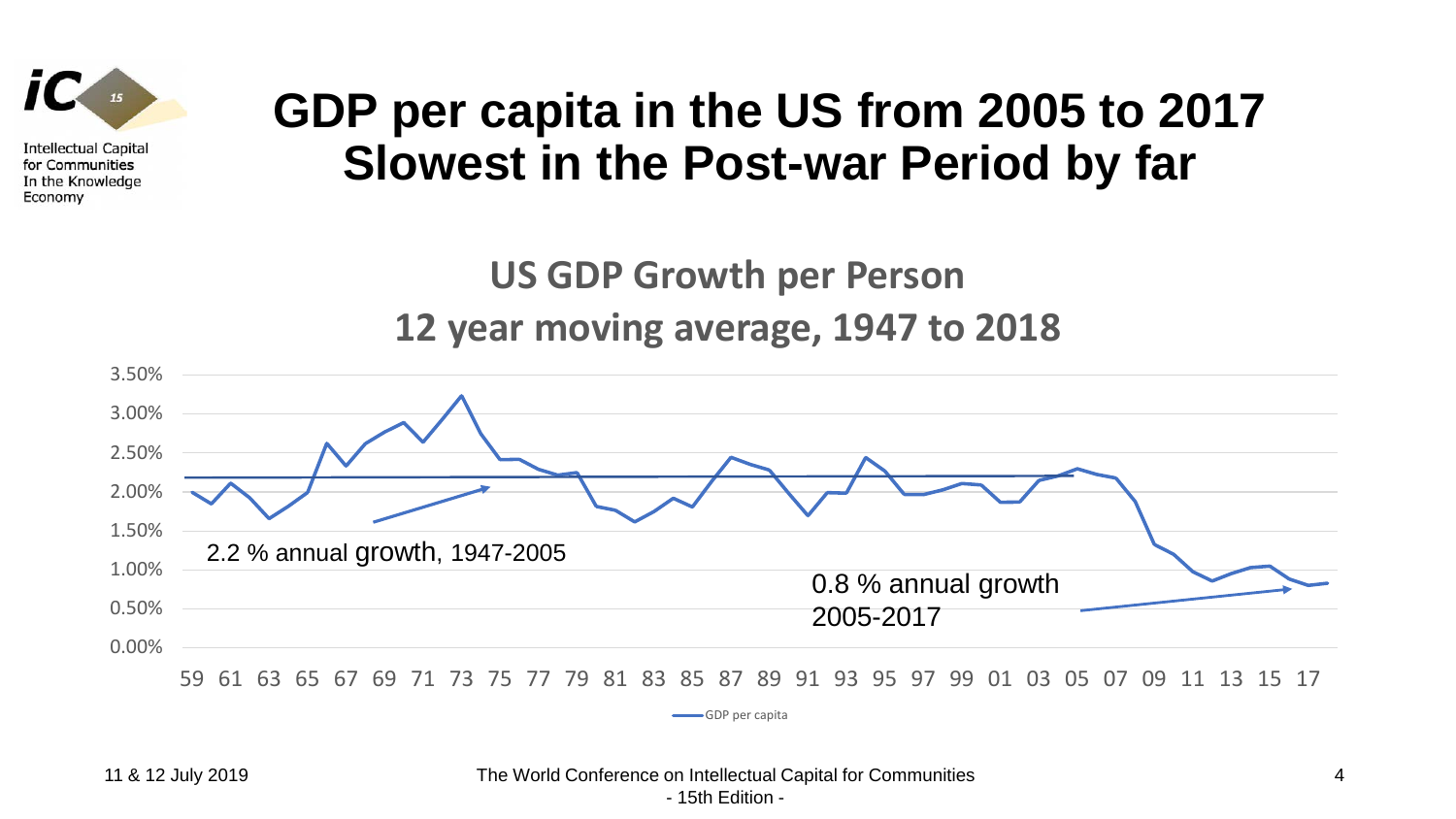

### **GDP per capita in the US from 2005 to 2017 Slowest in the Post-war Period by far**

**US GDP Growth per Person 12 year moving average, 1947 to 2018**

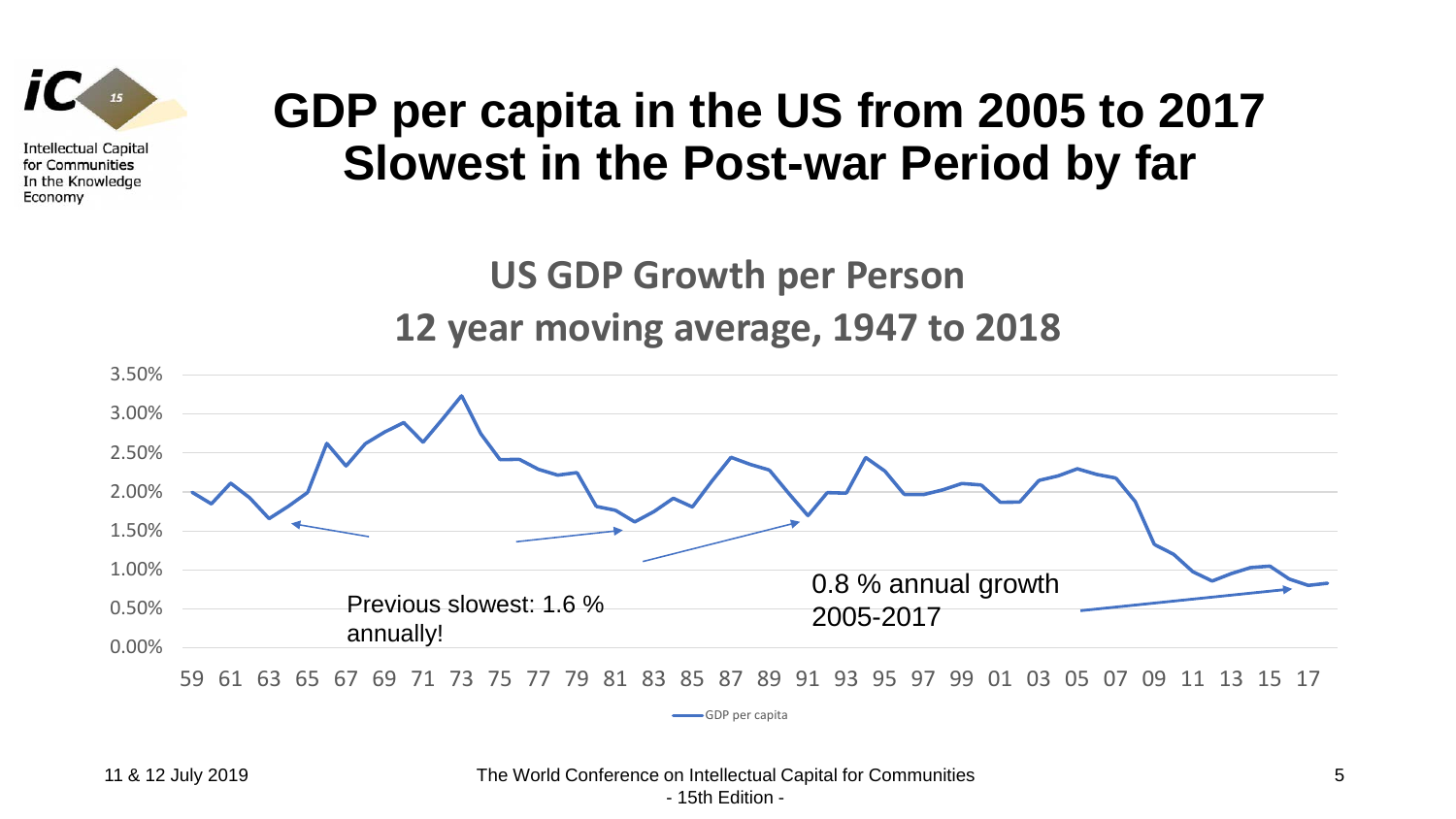

## **A dramatically dynamic economy! (SpaceX launches 60 satellites. May 24, 2019)**

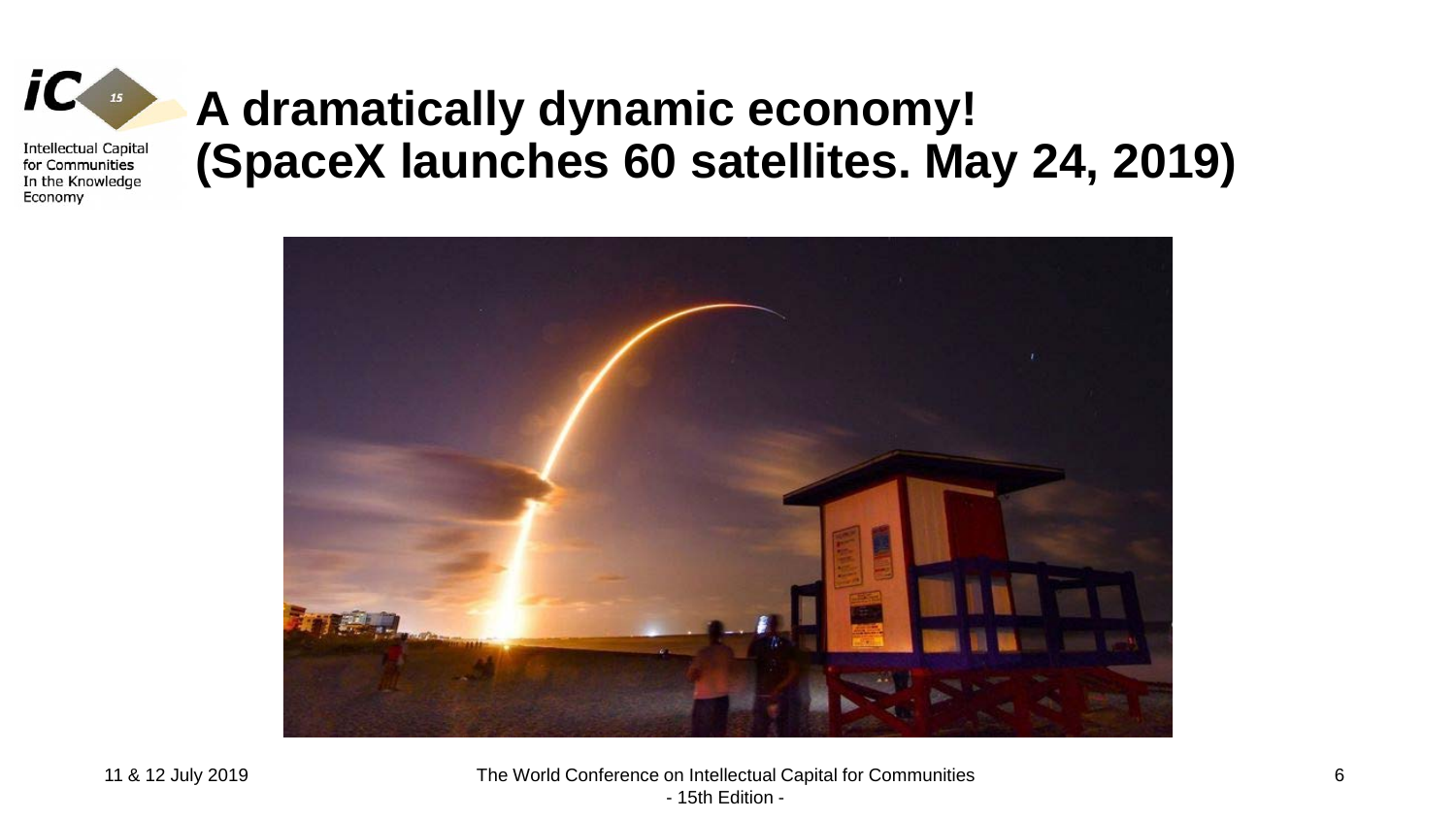#### www.philadelphiafed.org



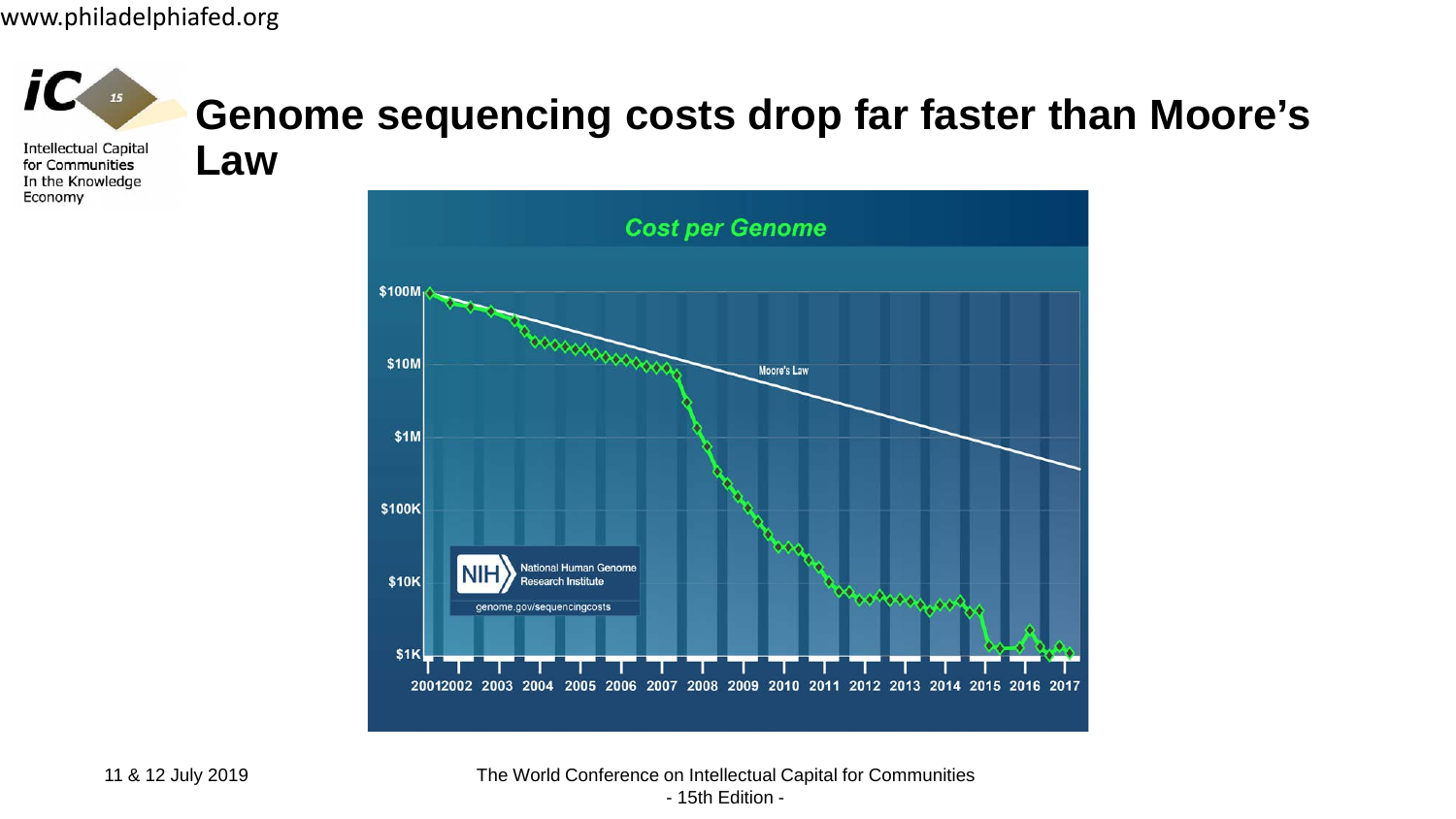

### **What is happening? Since 2005 these innovations have been introduced by the Big Four Internet firms**

- Apple
	- iPhone (2007), iPhone Apps (2008), iPad (2010), Siri (2011)
	- 2 billion iPhones and Androids world wide 2018, 2-3 hours daily use
- Google
	- Google maps (2005), Android (2008), Waymo (2009), Deepmind (2010)
- Amazon
	- Amazon Prime (2005), AWS (2006), Kindle (2007), Alexa (2012)
- Facebook
	- Open to all (2006), WhatsApp (2009), Snapchat(2011)
	- 1.5 billion daily active users each on Facebook and Whatsapp!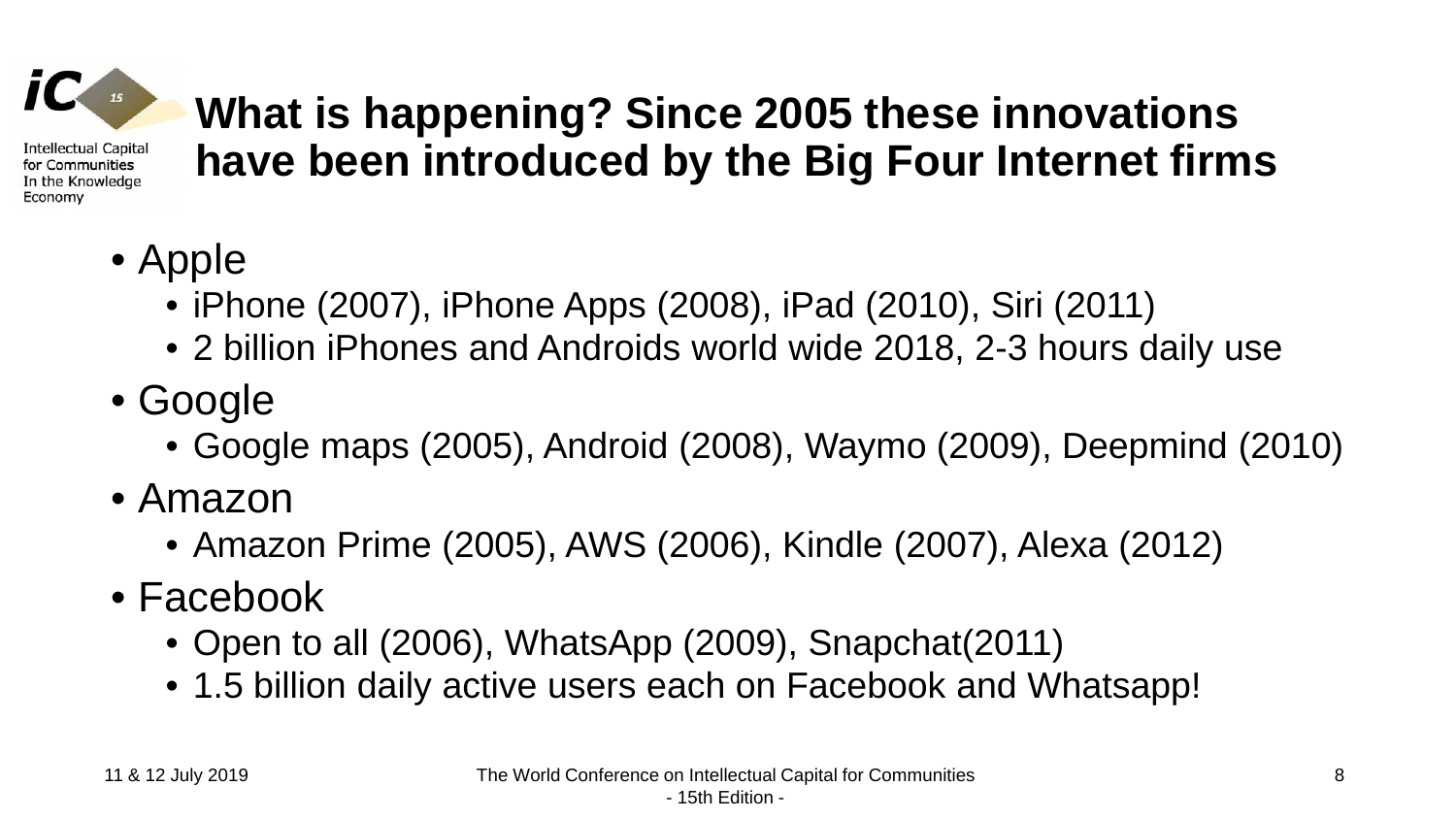

- Tesla first model (2008), SpaceX first launch (2008)
- Entertainment and social: Reddit, Youtube and Apple podcasts: (2005), Twitter (2006), Netflix streaming (2007)
- Travel: Airbnb (2008), Uber (2011), Lyft (2012)
- DNA: Illumina begins 2<sup>nd</sup> generation genome sequencing and 23andMe and Ancestry begin spit DNA tests in 2007
	- 20 million human genomes partially decoded in US alone
	- 1 million genomes fully sequenced world wide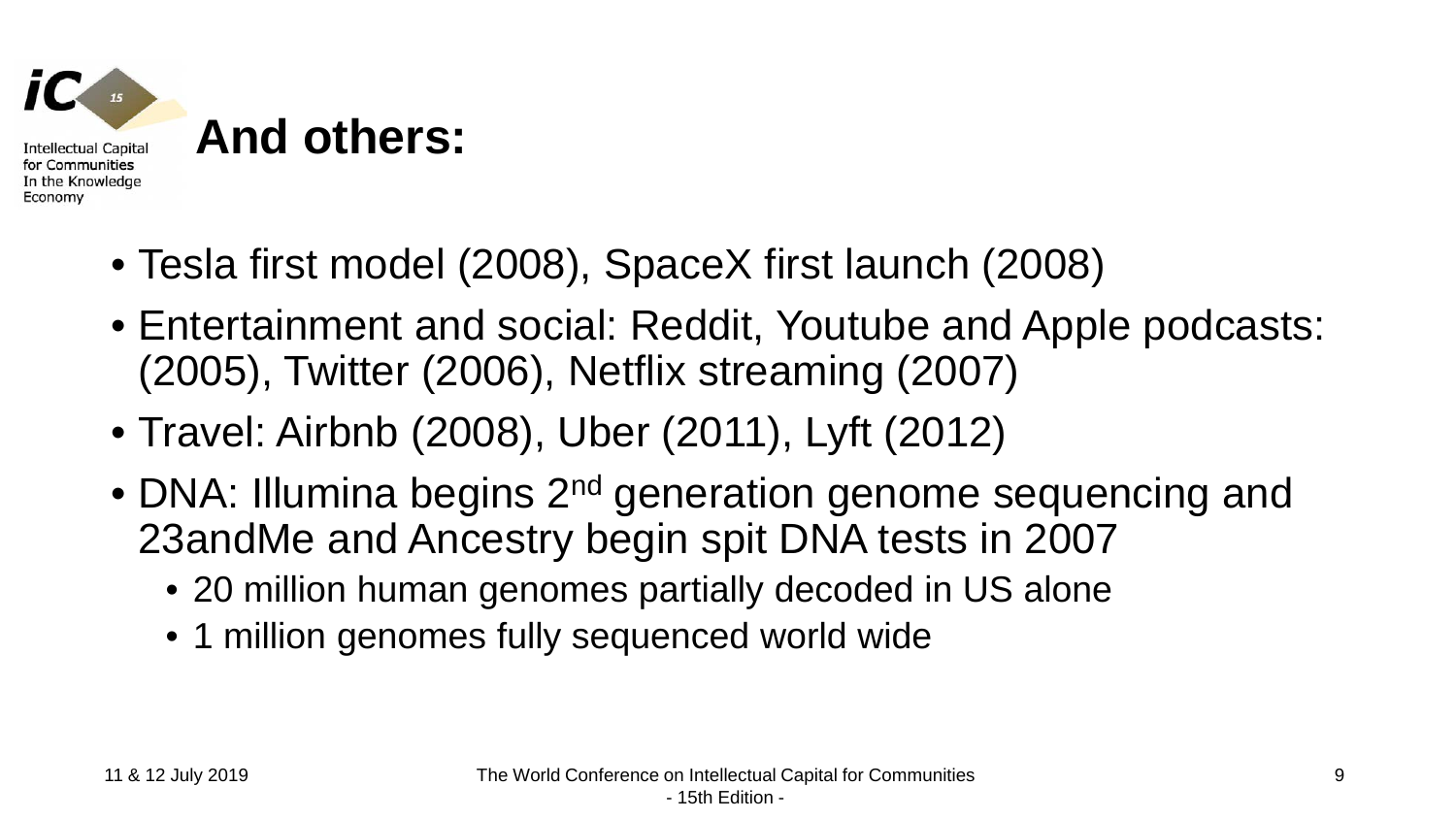

- Huge Global Markets
- Platforms and intellectual property create monopoly profits
	- Multiplied by globalization
	- 2 billion smartphones world wide, all reached with a click!
- US corporations rewarded for innovation with immense profits and even larger market values
	- Apple, Amazon, Google, Facebook: \$3.2 trillion market cap, 2017
		- 2005 market cap: \$200 billion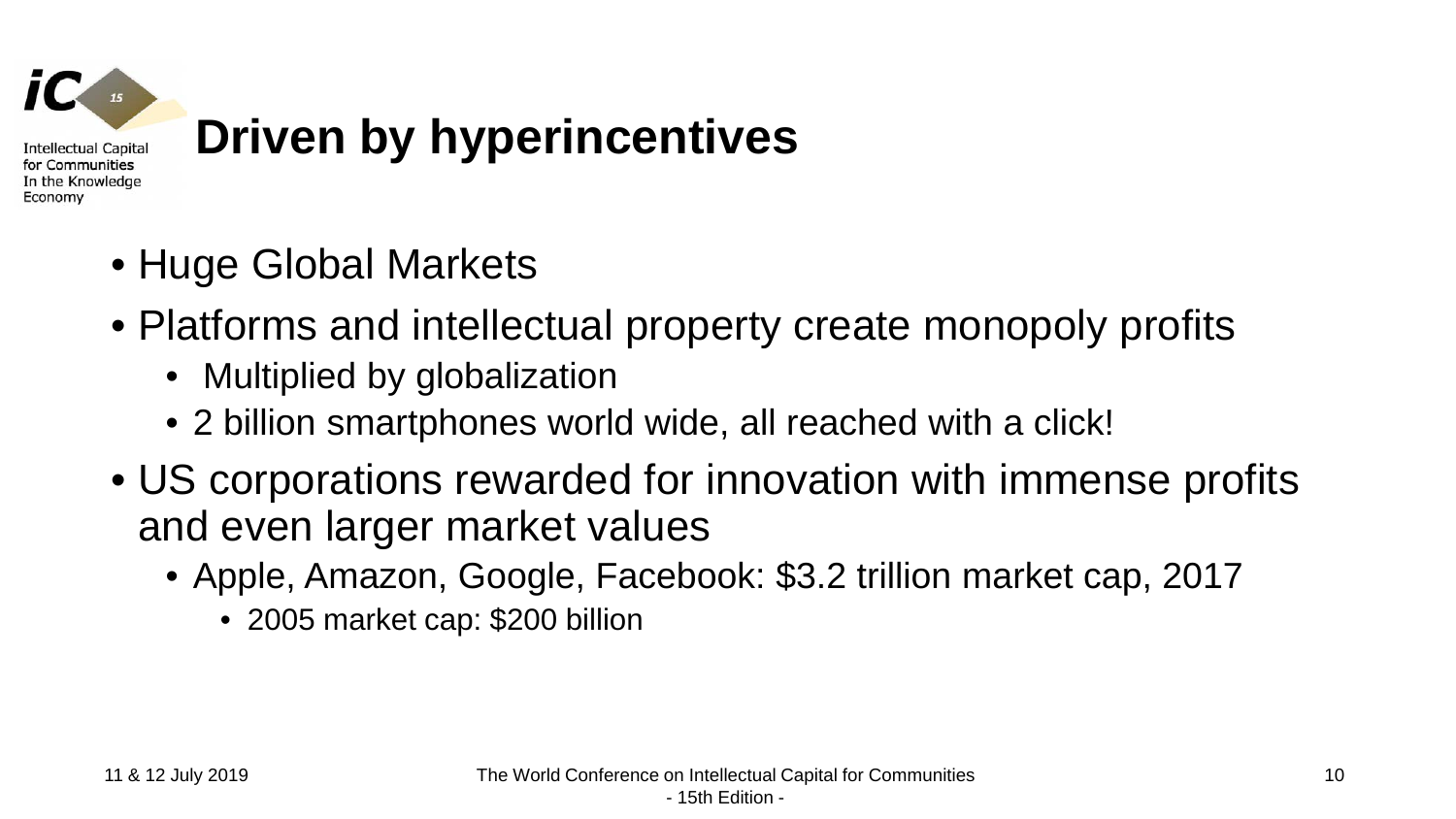#### *iC* 15

**Intellectual Capital** for Communities In the Knowledge Economy

# **After-tax US Economic Profits have Soared in 2007-2017 to nearly 50% above previous 60 years**

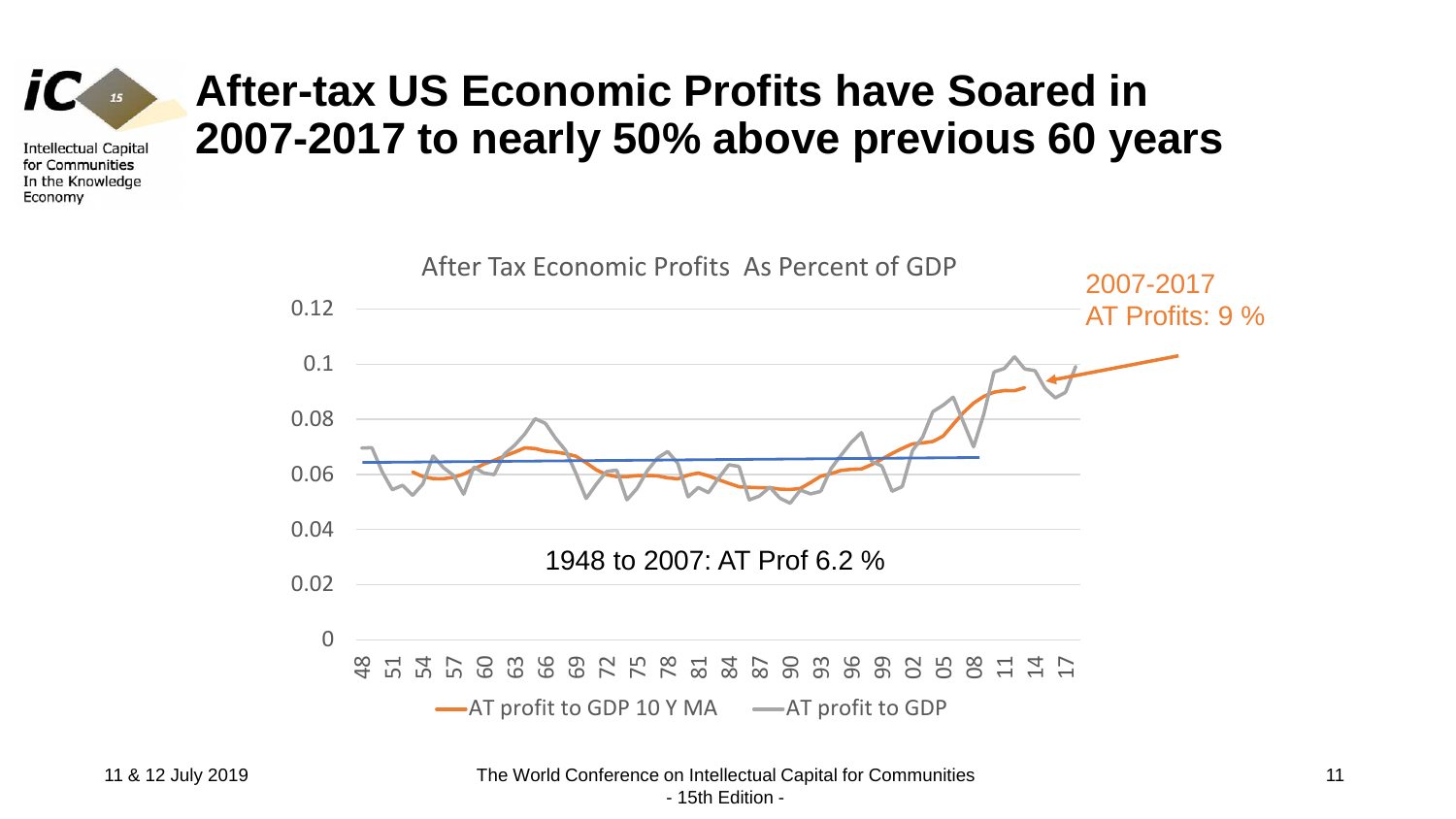

#### **US Market Caps Have Soared Relative to GDP 2017: 100 percent higher than 1953 to 2005 average**



US Corporate Market Value Relative to GDP, Percent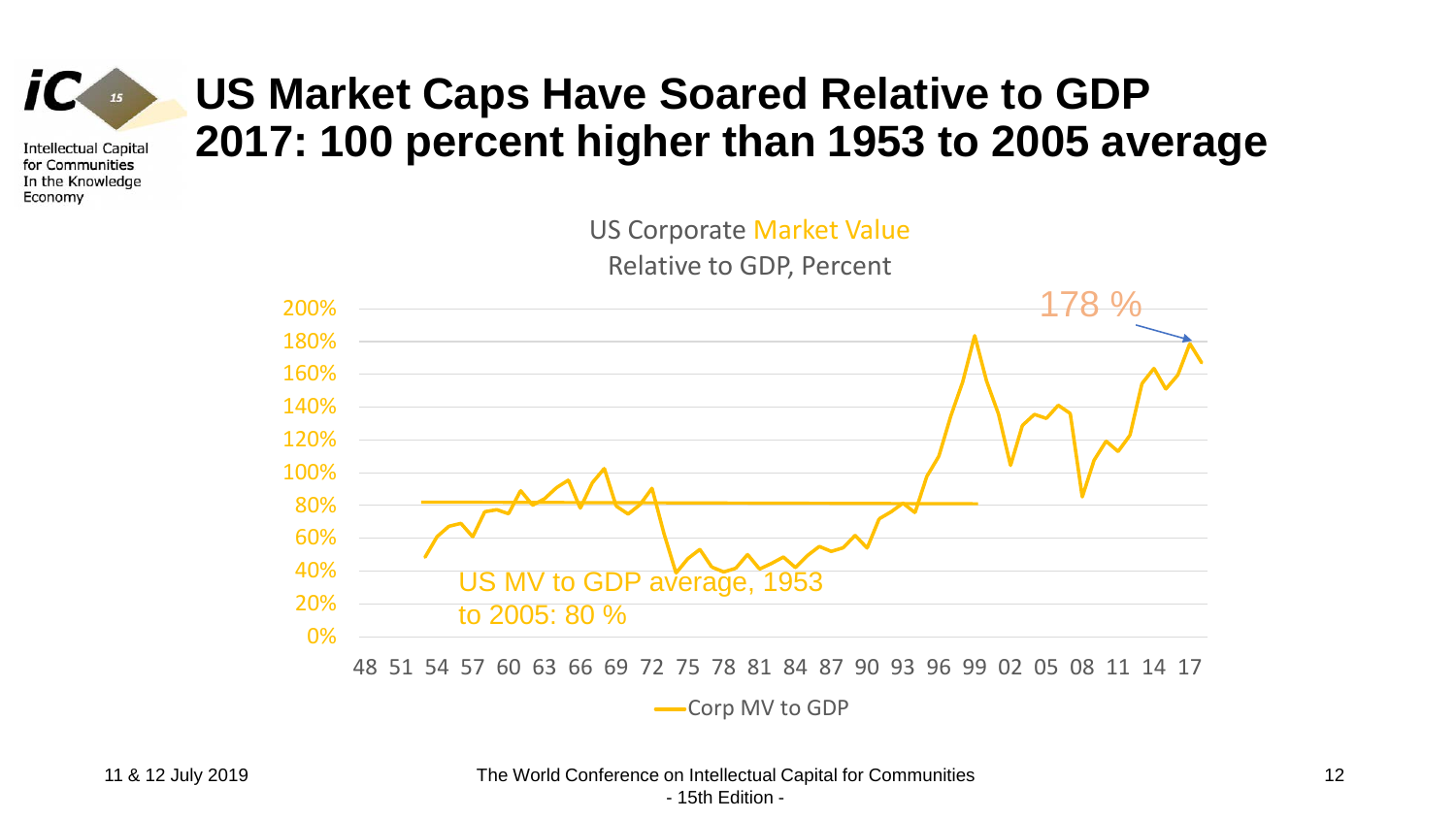#### **Where Do These Soaring Corporate Profits and Market Values Come From? Intangibles** Intellectual Capital In the Knowledge

- Intangible investment, which creates intellectual property, in the US is over \$2 trillion annually -- \$23 trillion from 2006 to 2017
	- These are investments in creating improved quality of life: innovative products, knowledge and entertainment
- It substantially exceeds business investment in tangible capital
- Quantity is less important: we have too much food, too much clothes
	- Quality is now what matters—and improvements in quality arise from investment in new products, that is, intangible investment
- My measure of intangibles includes marketing and puts higher weight on R&D and software than in standard accounts

for Communities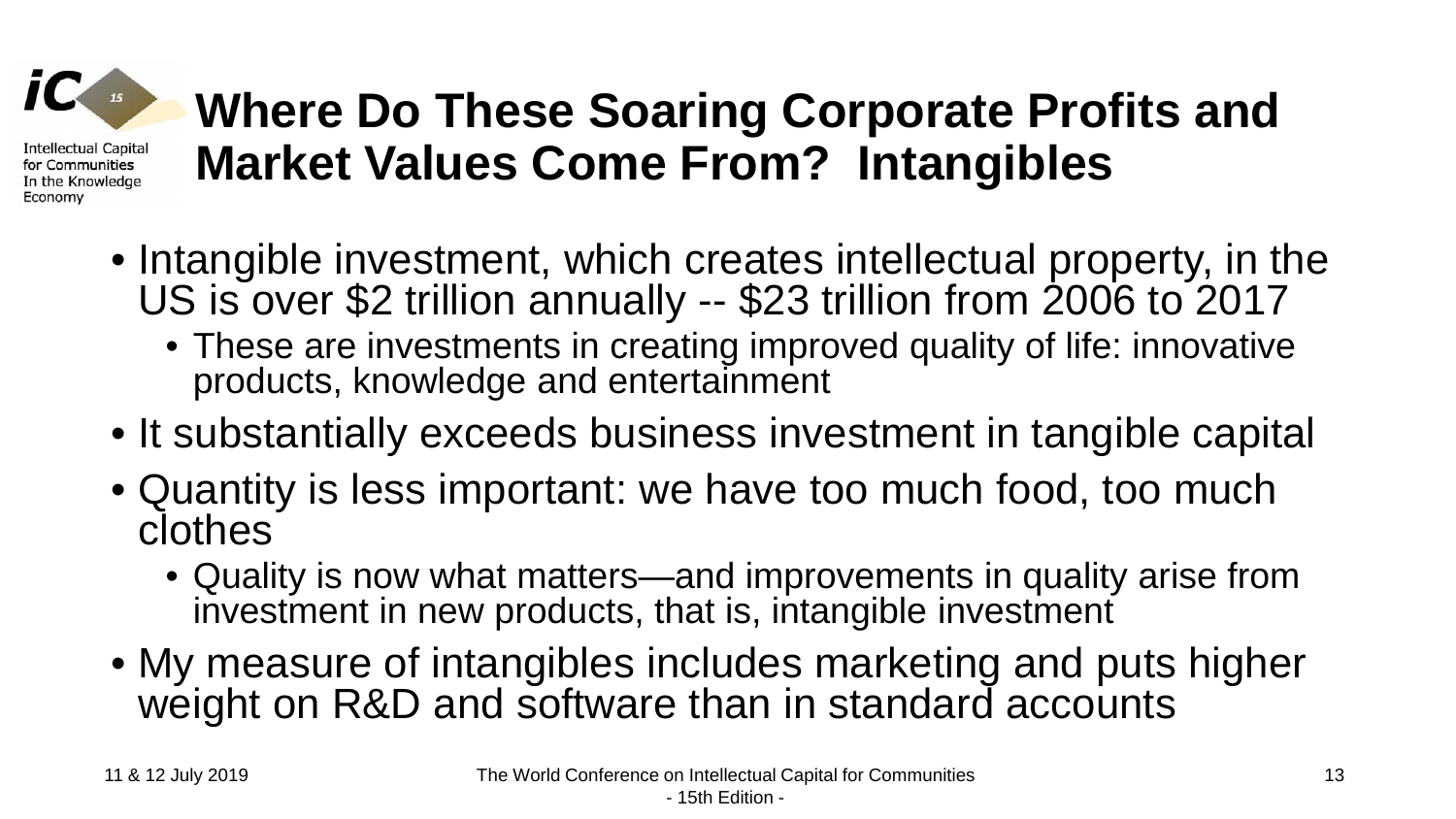

### **High Profitability is fueled by Intangible Investment and Globalization**

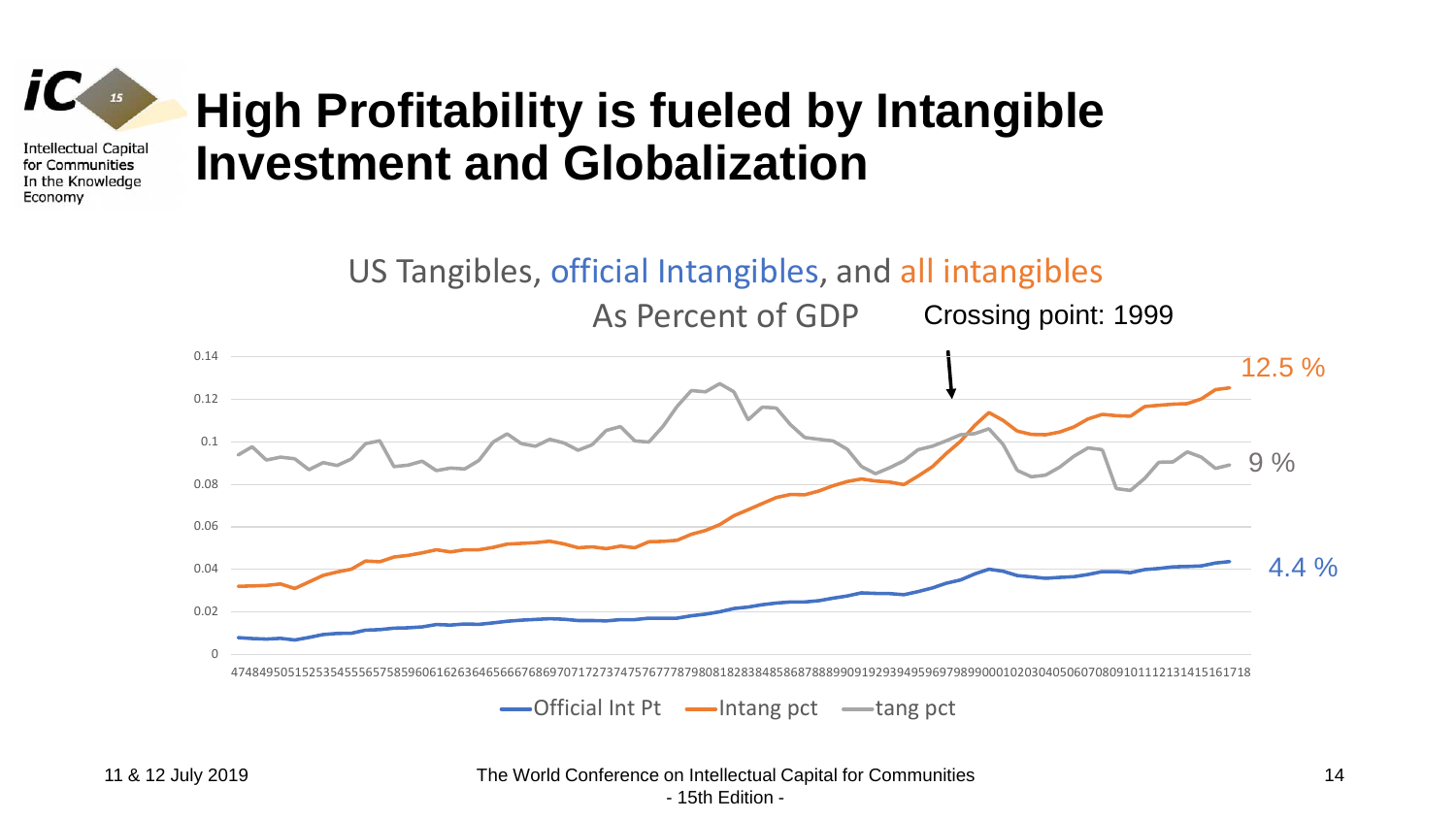

Economy

# **Why are market values even higher than profits?**

- Intangibles lower profits in the short run relative to true profitability
	- R&D, software, and marketing expenses grow faster than profitability
- URL: Ubiquity now, Revenues Later
	- Many innovative firms prioritize growth over profitability
	- Amazon, Uber, Tesla, etc.
- Also, these firms drive down the profits of existing firms such as Walmart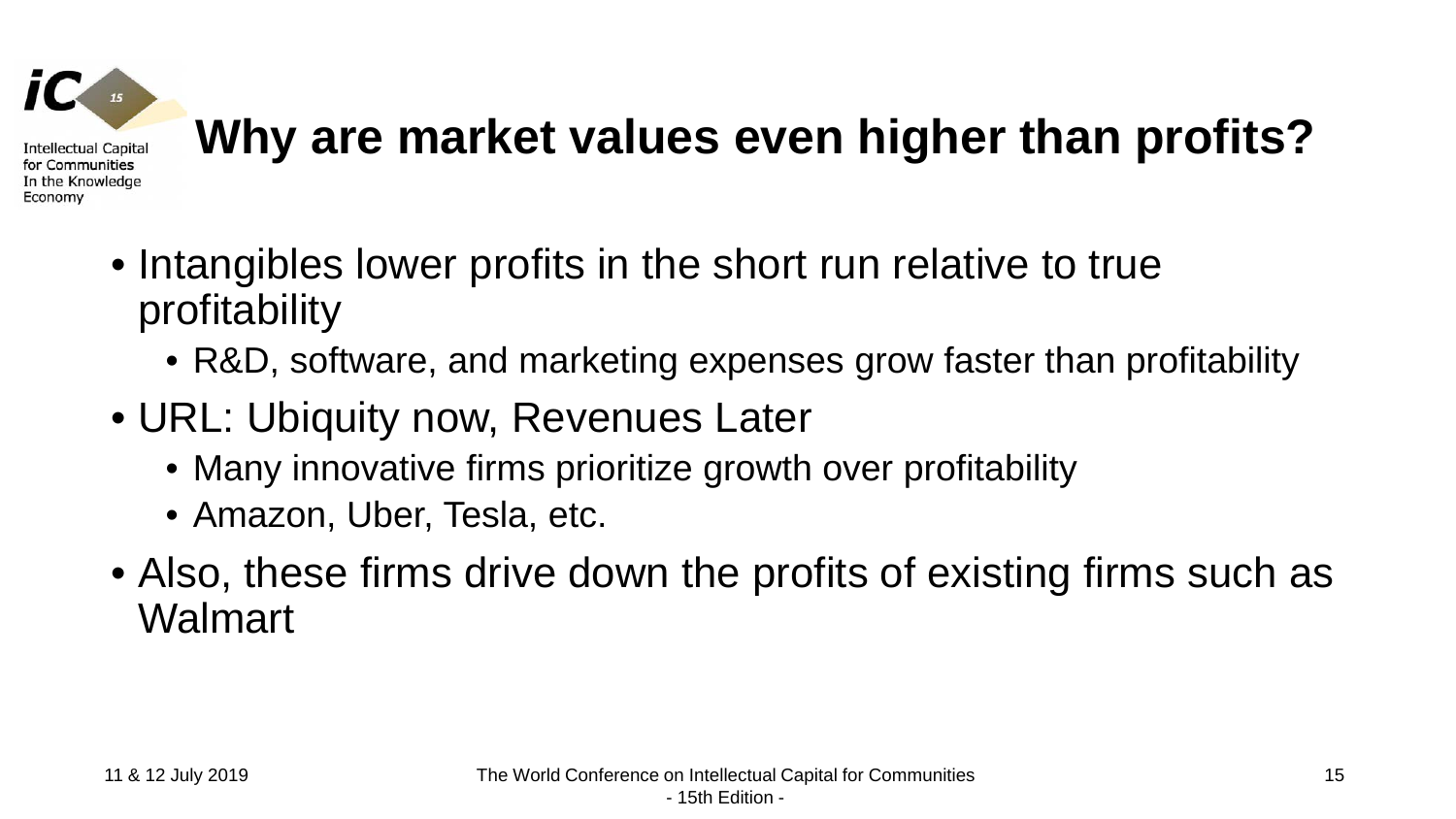# **An explosion of knowledge and creativity and access: but we don't know how to measure it**

- The mobile internet provides us with 24/7 access to the latest entertainment and news
	- We don't know how to measure the value of what we get for free
	- Producing science, technology, entertainment and news has become much, much cheaper
- Education and medicine are increasingly important in all our lives
	- But we don't know how to measure the value of the knowledge of doctors and professors
	- We don't know how to value access to Khan Academy and MOOCs
- Information typically travels without a transaction to evaluate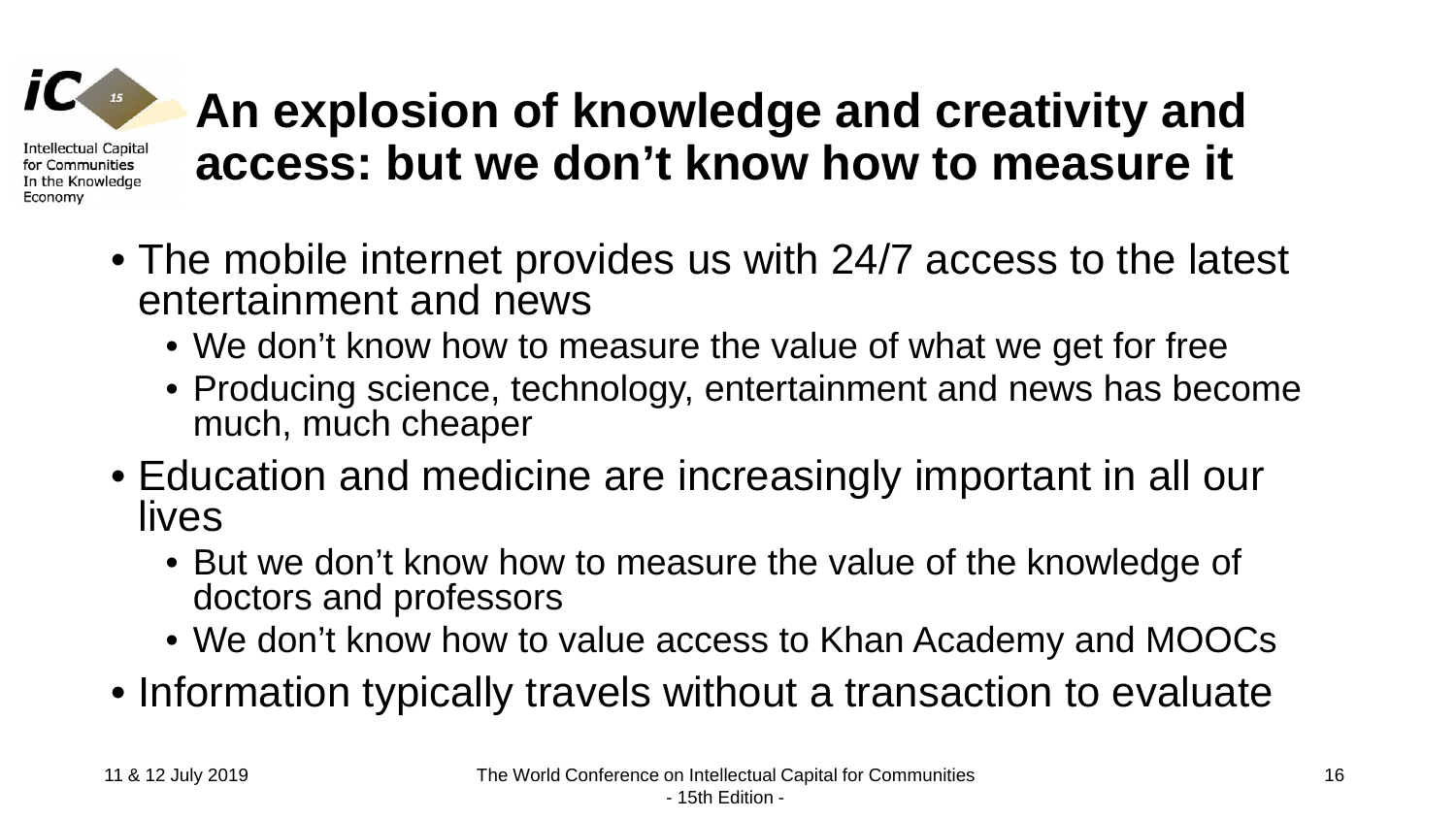#### **How Can we Have Fast Change and slow GDP**  Intellectual Capital **growth?** for Communities In the Knowledge

- New Business Models and Fast Quality Change
- Free Products: Google and Facebook, Youtube
	- Zero prices incompatible with inflation measures
	- Free products replace tangible merchandise such as CDs and film
- Unmeasured quality change: Amazon, Telecom,
	- Low costs translate into lower output, not lower inflation
- Outsourcing: Apple
	- Apple looks like an importing wholesaler in economic statistics
- Better information without IP: Wikipedia, opensource,
	- Wikipedia provides lots of information, edited by volunteers
	- Opensource software speeds much economic activity without IP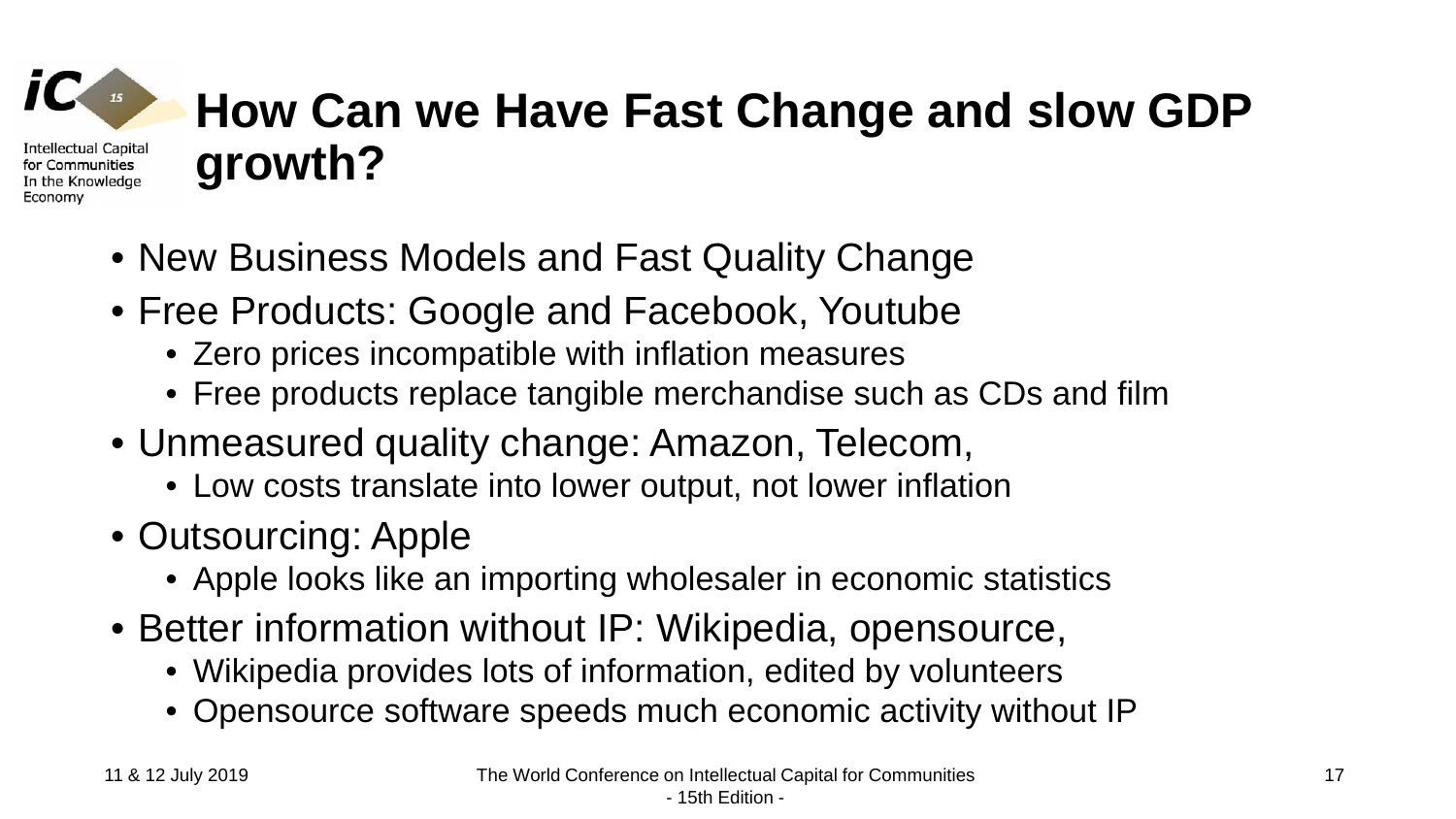# **How have our standards of living been changed by all these new products?**

- Not easy to quantify!
	- It is very hard to answer the question: how much better off do all these changes make us?
	- Economist efforts to value the Internet:
	- Surveys: Brynjolfsson et al ask respondents value of Internet to them
		- Median answer: \$5000 a year per person
		- Facebook alone: \$200 a year
	- Evaluate with time use: value is 3% of full income (Goolsbee-Klenow)
		- \$2000 per year per year
	- Evaluate with cost: Nakamura et al, \$400 per year per person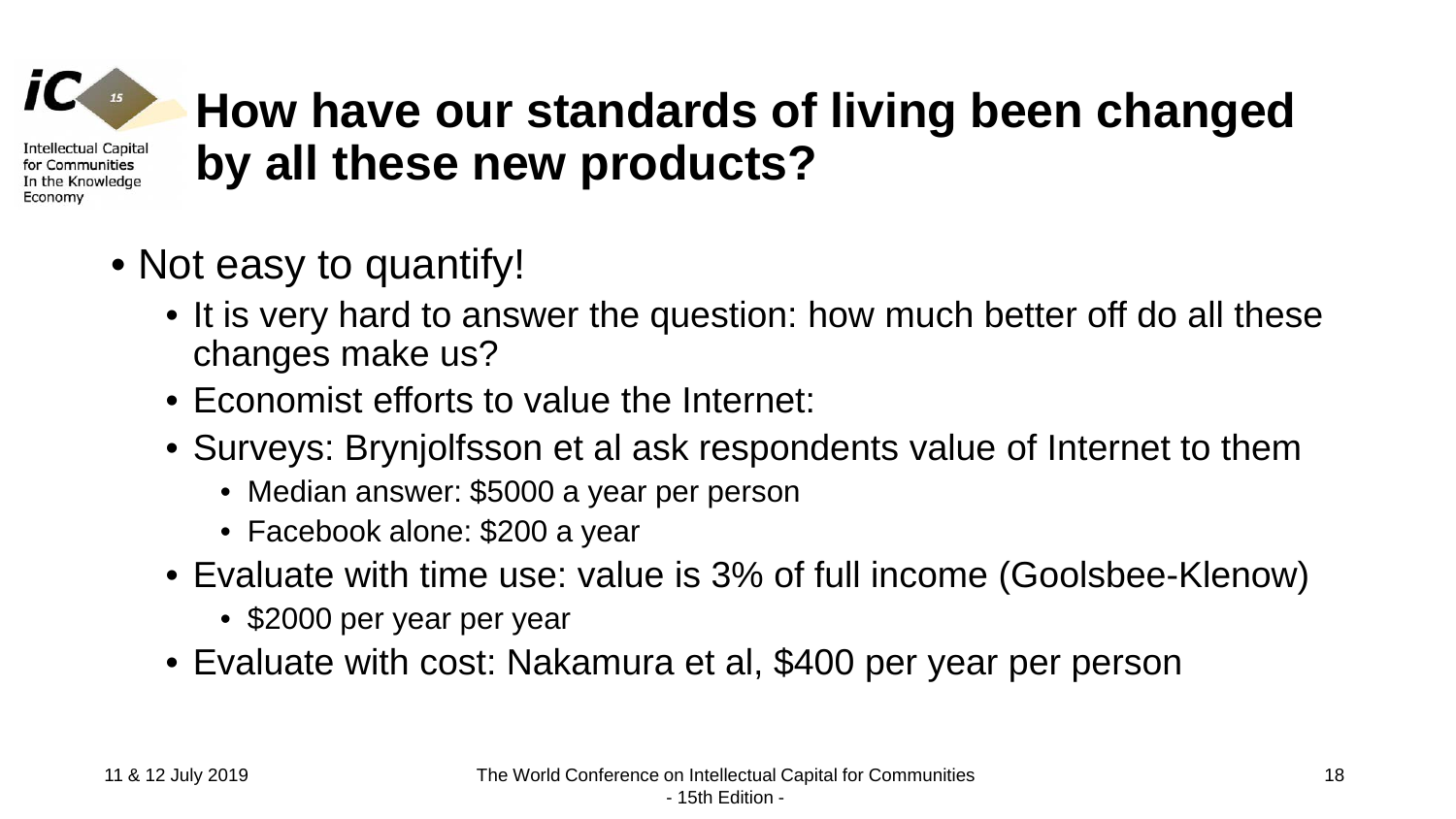#### **Mismeasurement in US is reflected in**  Intellectual Capital **mismeasurement worldwide** for Communities In the Knowledge

- Real GDP and real productivity growth do not reflect benefits of global innovation
- Imports of rising quality products (smart phones and tablets) result in improved consumer well-being
	- Example: Ethiopia trades coffee beans to South Korea in exchange for smartphones
		- If the technology for coffee beans doesn't improve, Ethiopian households have rising standards of living because of technology gains in smartphones
		- But this doesn't show up in GDP, because imports are excluded from domestic product, and it doesn't show up in productivity measures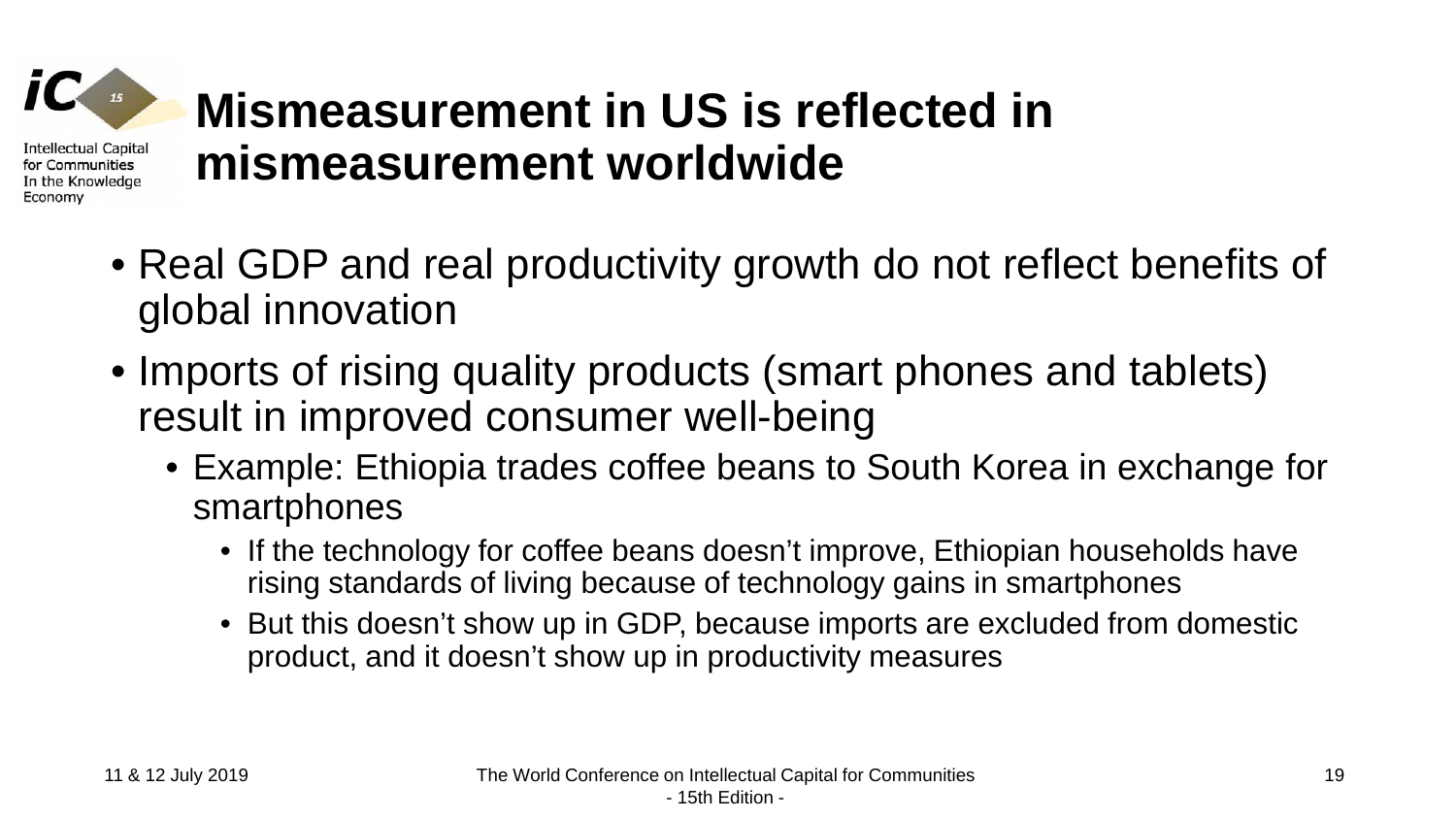

### **How big might mistakes be?**

- We do not know but
	- If our economies did not really slow down, then US real GDP growth is 2 % faster and inflation is 2 % lower
	- Likely similar impacts on other countries
	- US, EU and Asia are deflating
	- Historically low nominal interest rates may have close to normal real rates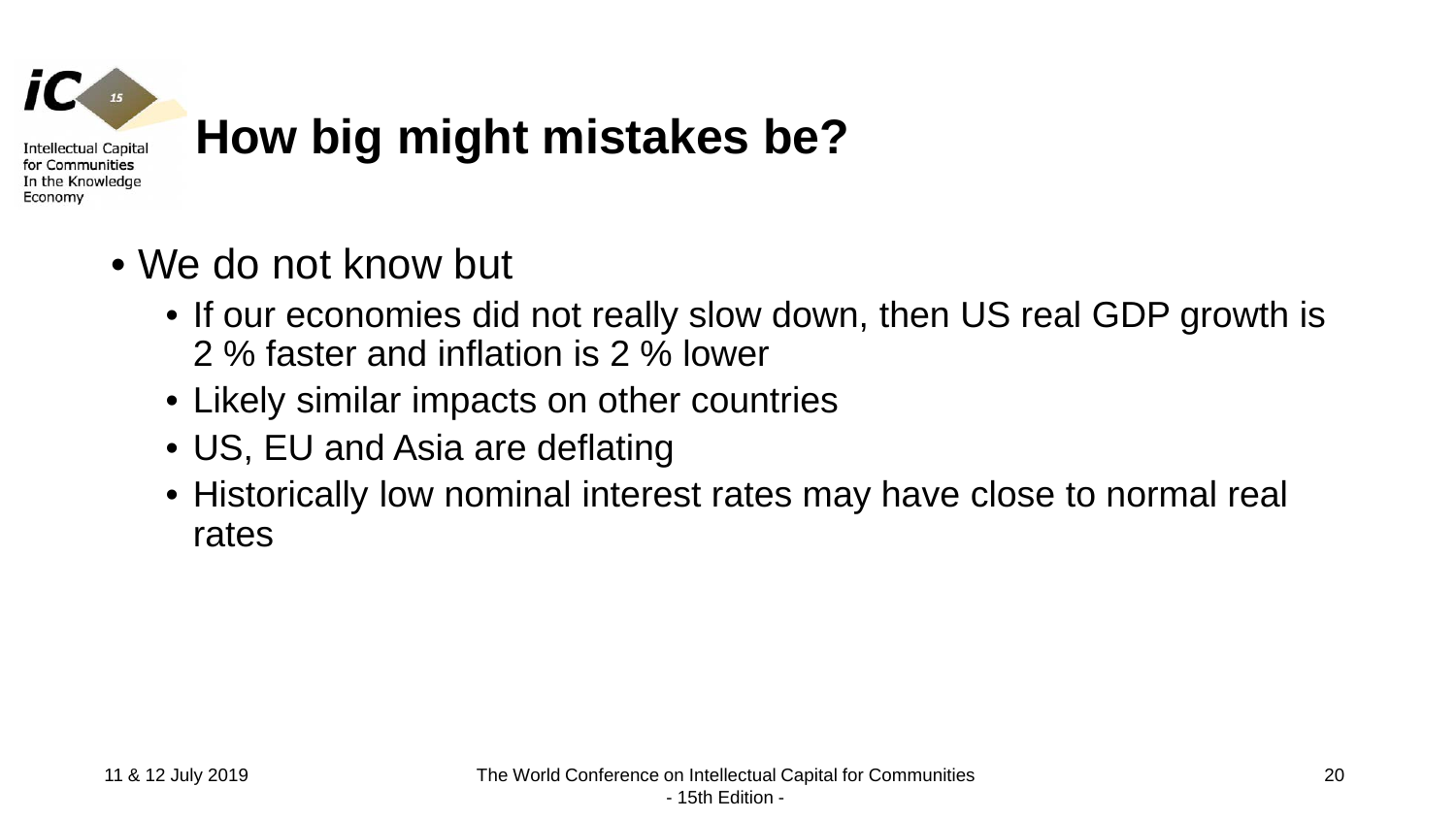

- Possibly adding 2 % to annual rates of growth!
- Possibly driving deflation
- How do we get better answers?
- Survey users of the Internet
	- How much time does access to the Internet save you?
	- How valuable is the information you get from the Internet?
	- What would you have to be paid to give up access to the Internet?
		- Brynjolfsson et al (2019, PNAS) over \$5000 per user